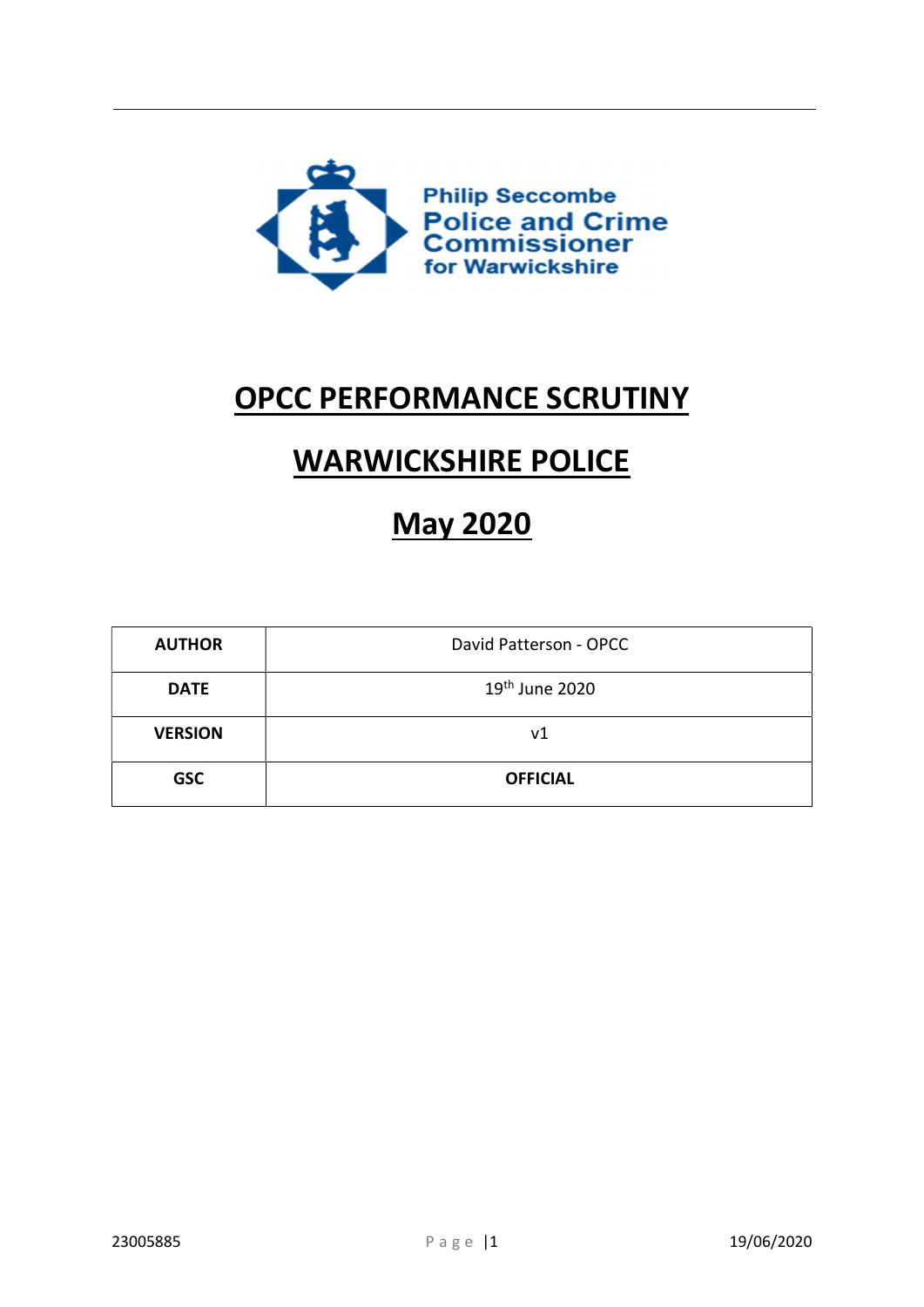## FORCE PERFORMANCE SCRUTINY

#### 1. Information

The purpose of this report is to formally scrutinise Warwickshire Police's performance during May 2020, and in doing so allow informed discussion between the Warwickshire Police and Crime Commissioner (PCC) and the Chief Constable (CC) at their forthcoming 'Performance Accountability Meeting' (PAM) on Tuesday 23<sup>th</sup> June 2020. This aim is coherent with the PCC's statutory responsibilities to: -

- Hold the Chief Constable to account for the performance of the force.
- Secure an effective and efficient police service for Warwickshire.

This purpose is also consistent with monitoring the progress made by the force in support of the four key priorities of the PCCs 'Police and Crime Plan 2016 - 2021' namely: -

- I. Putting Victims and Survivors First.
- II. Ensuring an Effective and Efficient Police Service.
- III. Preventing and Reducing Crime.
- IV. Protecting People from Harm.

The report has primarily been prepared through scrutiny of the performance data and information provided in the following reports: -

- App A Warwickshire Police Monthly Report May 202O.
- App B Warwickshire Police Weekly Covid Report 15/06/2020.
- App C Warwickshire Police Weekly Performance Summary Report 20/06/2020.

The commentary received by the OPCC from the force regarding the impact of Covid 19 on the availability and presentation of performance data, with the intention to move back to the more usual reporting document to capture force performance during Q1 of 2020/21, is noted and understood.

Not all aspects of performance are commented upon in this report, only those areas of particular interest. However, it should be noted that it is becoming increasingly difficult to identify performance trends and issues through the use of comparative temporal data due to the impact of Covid 19 on both the volume and nature of demand; compounded by changes to resources and variations in working practices and procedures.

#### 2. Total Recorded Crime.

The latest weekly performance data available (20/06/2020) at the time of report shows that Total Recorded Crime (TRC) has decreased by -16% YTD when compared to the same period in 2019/20.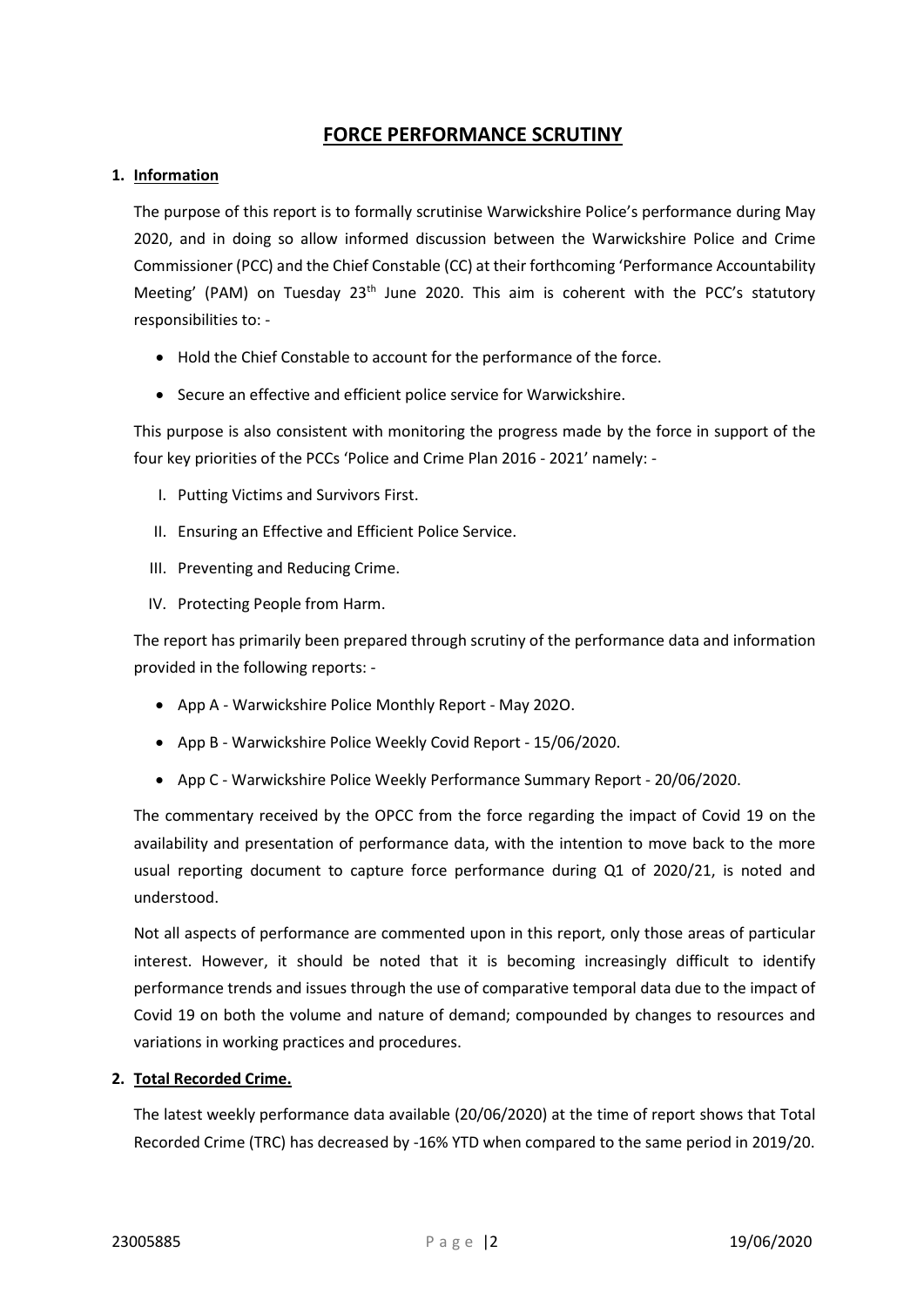There have been very significant reduction in almost all crime categories, of particular note are Violence with Injury (-18%), Burglary Residential (-49%), Vehicle Offence (-33%).

The exception to this positive position continues to be Violence without Injury (+12%). This category accounts for 28% of all TRC YTD and as such significantly impacts on the TRC figure and detracts from the significant gains made in serious and iconic crime categories.

The reduction in TRC over the last seven day period of -2.2% would appear to be indicative of an increasing return to 'normality' as the Covid 19 lock-down continues to ease.

## 3. Anti-Social Behaviour.

From the latest weekly performance data available the volume of ASB reports continues to remain high at +55% YTD / 74% for the month / 62% for the week when compared to the same periods in 2019/20. The impact of Covid 19 is clearly impacting significantly on these figures, where 75% of all ASB incidents are Covid related and amounted to 10% of all incidents reported during the weekend of the 13<sup>th</sup> and 14<sup>th</sup> June 2020. Hopefully this demand will reduce as lock-down continues to ease.

## 4. Vulnerability.

## Hate Crime

From the latest weekly performance data available, Hate Crime offences and crimed incidents are now showing a YTD increase of 9.8%, with a concerning increase of 56% during the current 28 day period when compared to the same period in 2019/20. The easing of the Covid 19 lock-down and the societal tensions amplified through the BLM movement may be a contributory factor in this increase.

## Domestic Abuse

As anticipated, the YTD figures for Domestic Abuse (DA) offences and crimed incidents has notably increased (+12%) as we continue in the Stay Alert phase of Covid 19. The magnitude of DA in terms of both % and volume (2,490) is comparatively similar to that of Violence without Injury (2,043). It is presumed that given the often violent nature of DA incidents that this is the driver for the increase seen in this crime category and the consequential adverse impact on the TRC figure.

It should be noted that the reporting of DA by victims is actively encouraged and increased levels can be viewed as a positive development. Preventing repeat DA victimisation is where the force has placed its focus and the Q1 performance report in this regard is awaited with particular interest.

## Vulnerable Adult

As anticipated, the YTD figures for Vulnerable Adult offences and crimed incidents has notably increased (+47%) as we continue in the Stay Alert phase of Covid 19. The situation where more adults are considered to be vulnerable during this period is of obvious concern, however the fact that increased reporting is being conducted in order to inform the relevant agencies through the MASH process can be considered a positive development. Reassurance has been sought from the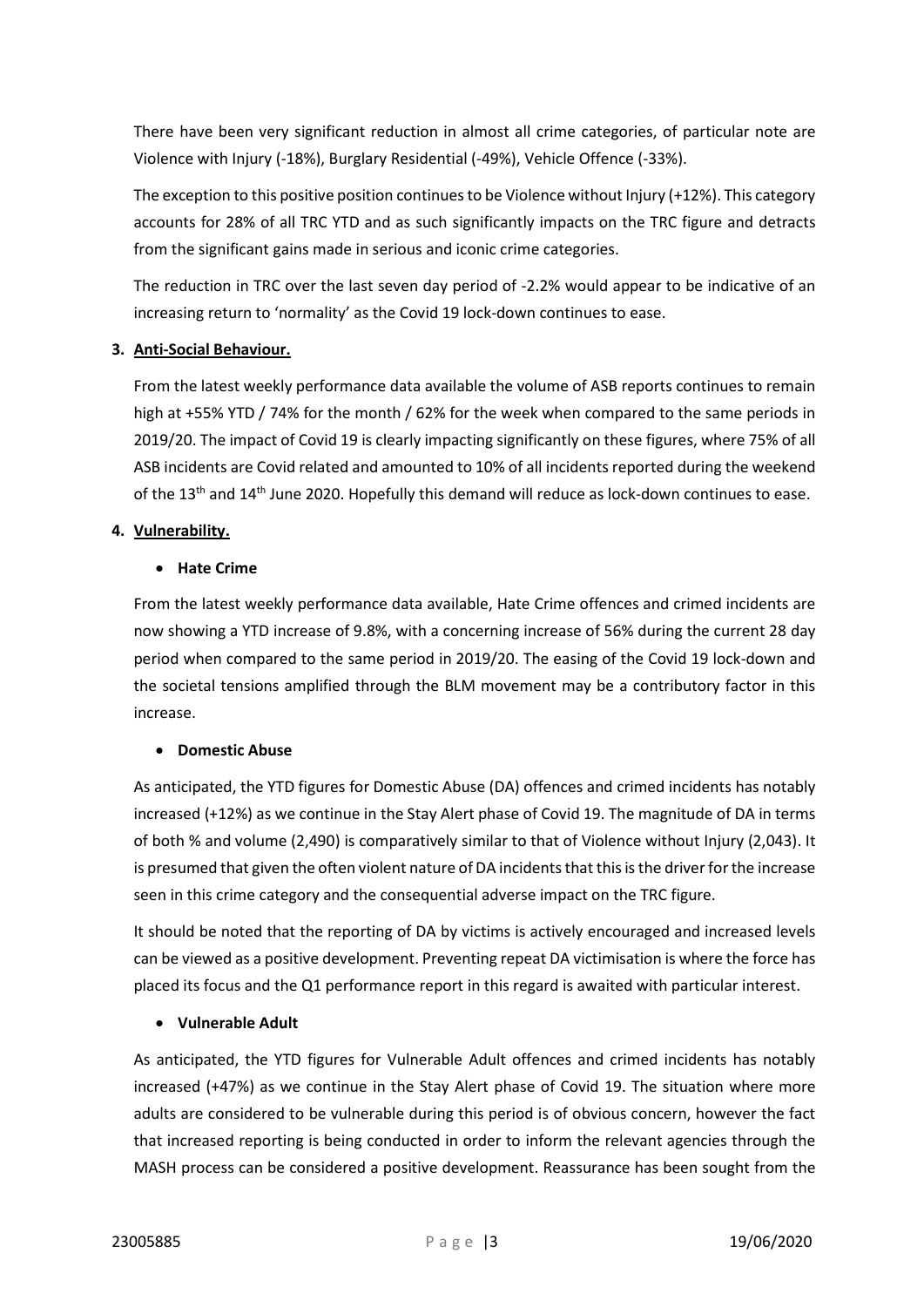Chief Constable at a previous PAM that the MASH are presently able to meet this increased demand.

#### Child Exploitation

As anticipated, the YTD figures Child Exploitation offences and crimed incidents (-50%) has notably decreased during Covid 19 as many children remain out of school and as a consequence such matters do not come to the attention of the authorities.

#### 5. Investigations and Outcomes.

The information contained in the Warwickshire Police Weekly Covid Report - 15/06/2020 is a welcome addition to the force's performance reporting and contains KPI's that are extremely relevant in the current pandemic emergency.

The below graph illustrating the decrease in the number of Active Investigations since the commencement of Stay Home on the 23<sup>rd</sup> March 2020 is impactive, showing a reduction from 5.7k at the start to just over 4.5k at present.



#### • Positive Action

In terms of Positive Action Outcomes for TRC, the figures for May 2020 are at 14% and whilst this represents a decrease on the previous month of 17%, the percentage figures for the last five consecutive months since the start of 2020 are above the linear line that tracks back to April 2017. This would appear to show an upward trend and sustained signs of improvement.

A similar position also exists in terms of DA Positive Action Outcomes with a figure of 13% for May 2020 and improvements seen throughout 2020.

#### DA Outcome 16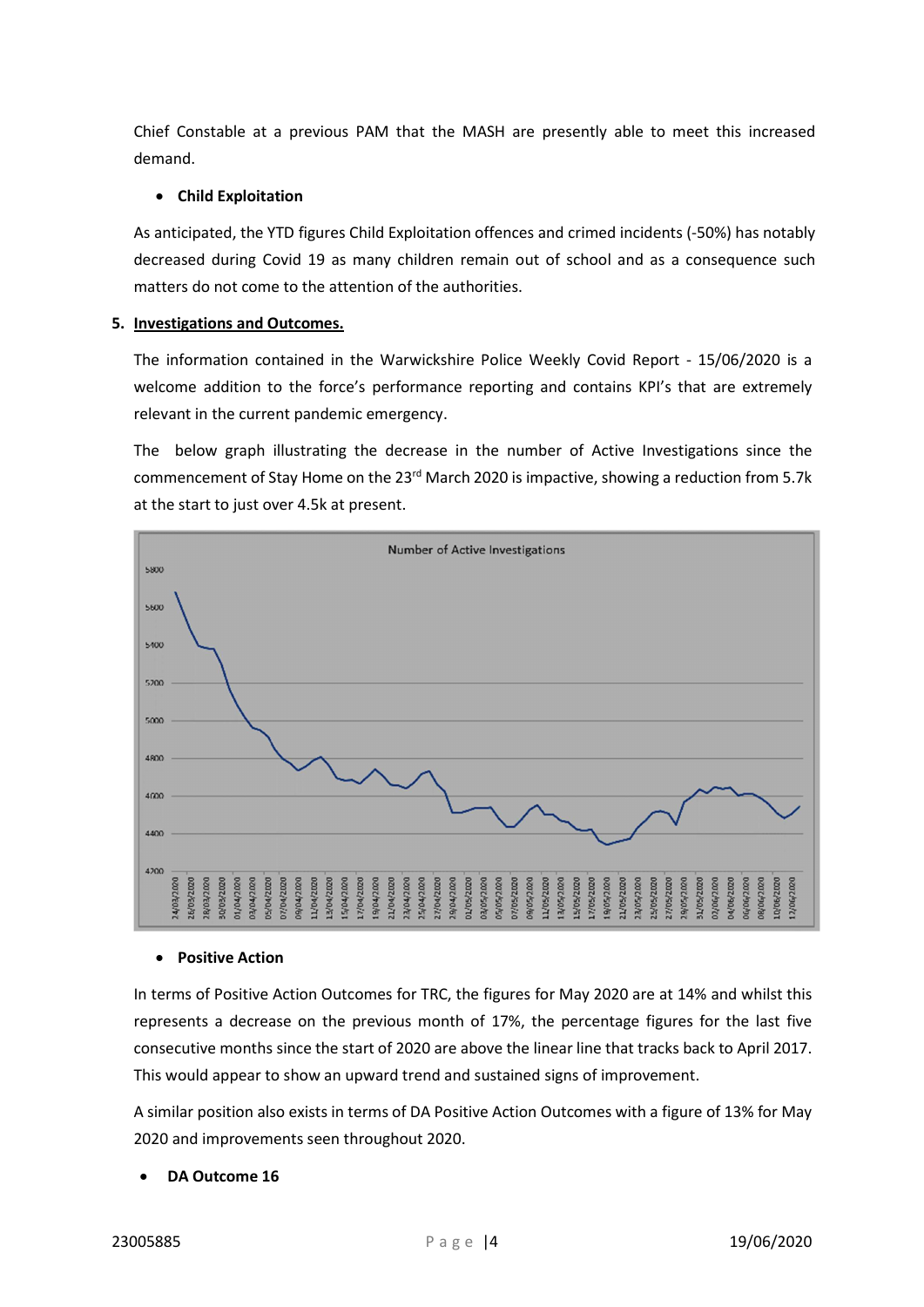The high levels and wide fluctuation that were evident throughout 2017/18 and 2018/19 for DA Outcome 16 disposals, and which were subject to HMICFRS comment, have continued on a downward trajectory and have now stabilised at circa 56% for the last twelve months - a positive development!

#### 6. Road Safety.

The latest data for April 2020 reveals that there was one road fatality for the month and that the number of KSI's has also decreased. The impact of Covid 19 in restricting movements and in turn reducing the volume of traffic on the roads was a clearly a contributory factor in this reduction, although reports of excessively high speeds during this period often appeared in the media.

Of note is the continuing disproportionate rate of motorcyclists (19%) and cyclist (13%) that constitute these KSI casualties.

#### 7. Operations Communication Centre.

The latest performance data available at the 14<sup>th</sup> June 2020, shows that weekly performance for 999 emergency calls was at 92% of calls answered within 10 seconds, against a target of 90%.

The current performance for non-emergency 101 calls during the same period was 72% answered within 30 seconds, against a target of 80%, with an average wait time of 43 seconds.

The performance of the OCC in terms of both emergency and non-emergency calls therefore continues to be relatively strong, despite the reduced OCC resources available due to Covid 19 selfisolation and the changes in facilities and processes required through social-distancing in the OCC.

#### • Single Online Home

The figures for Single Online Home are relatively stable at an average of 12 per day during this same period.

#### 8. Absence Rates

The below graph illustrates the impact of Covid 19 on police officer absence rates in the early stages of the Covid 19 pandemic, which has now reduced and stabilised. The situation with 'absence' through isolation and working from home is still pertinent.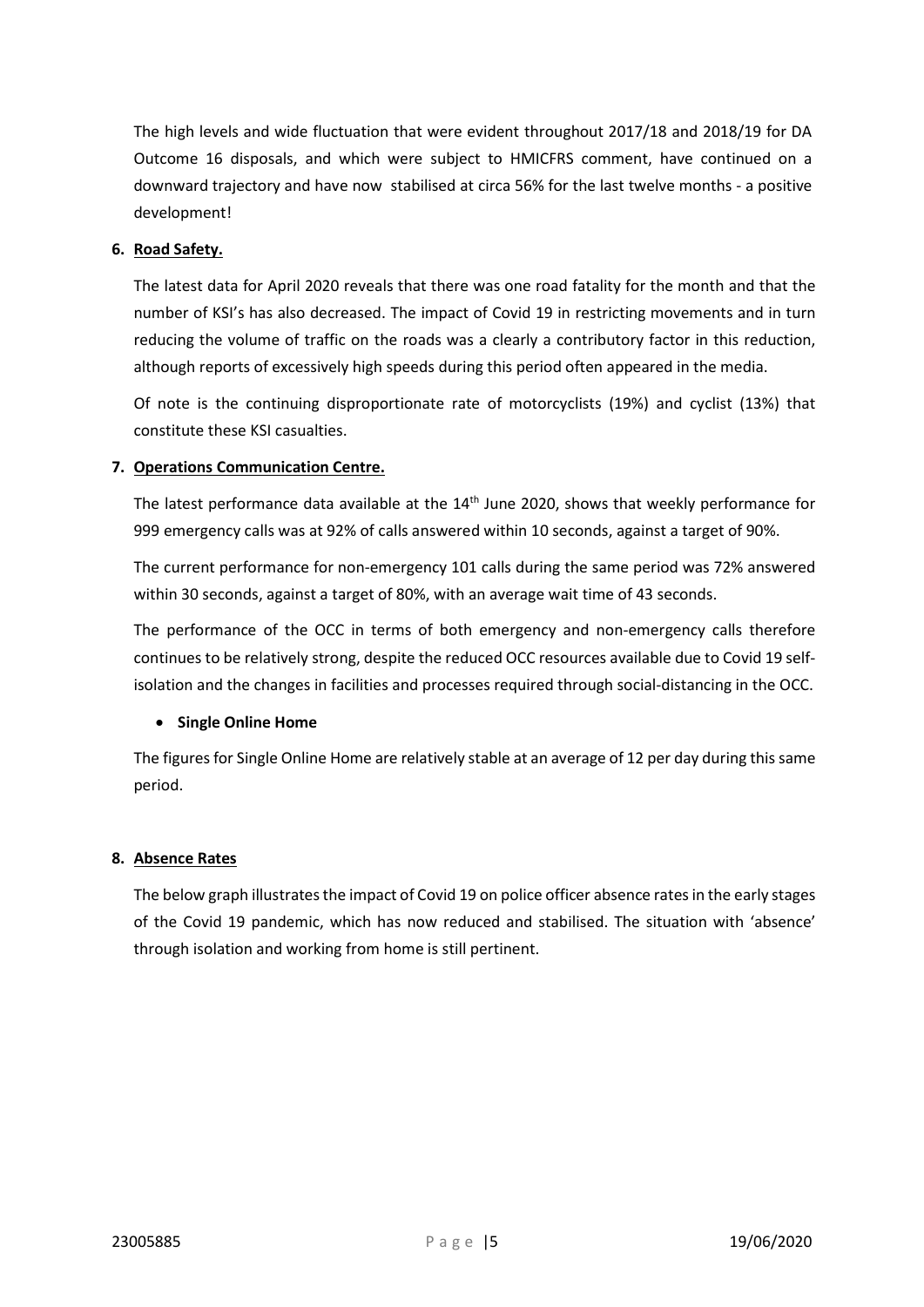

#### 9. Personal Protective Equipment

The dashboard produced in the Warwickshire Police Weekly Covid Report - 15/06/2020 of the level of stock of the various PPE held by the force provides reassurance that the force is adequately prepared.

#### 10. Covid Secure

The pie charts contained in the aforementioned Covid Report are also useful reference as to the progress the force are making in implementing the requirements of Covid Secure to protect the workforce and the public who they interact with.

#### 11. Comments

It's requested that the Chief Constable provides his professional judgement to the Police and Crime Commissioner regarding the key challenges with force performance over the short term to medium term, particularly in respect of the following areas identified: -

- 1. Hate Crime Community tensions, proactive engagement and de-escaltion.
- 2. Domestic Abuse Correlation with Violence without Injury and its impact on TRC figures.
- 3. Child Exploitation Proactive identifcation of cases and the forces capability and response.
- 4. Covid 19:
	- a) The onging impact and implications across the organstation.
	- b) Progress of Covid Secure arrangements.
	- c) The potential for a spike in demand as business as usual returns.
	- d) Progress of plans for post-recovery efficancy savings and new ways of working.

Subject to agreement, it is proposed that the future PAM deep-dive subjects for 2020/21 are: -

- July Learning and Development
- August Covid Secure arrangements and Adherence